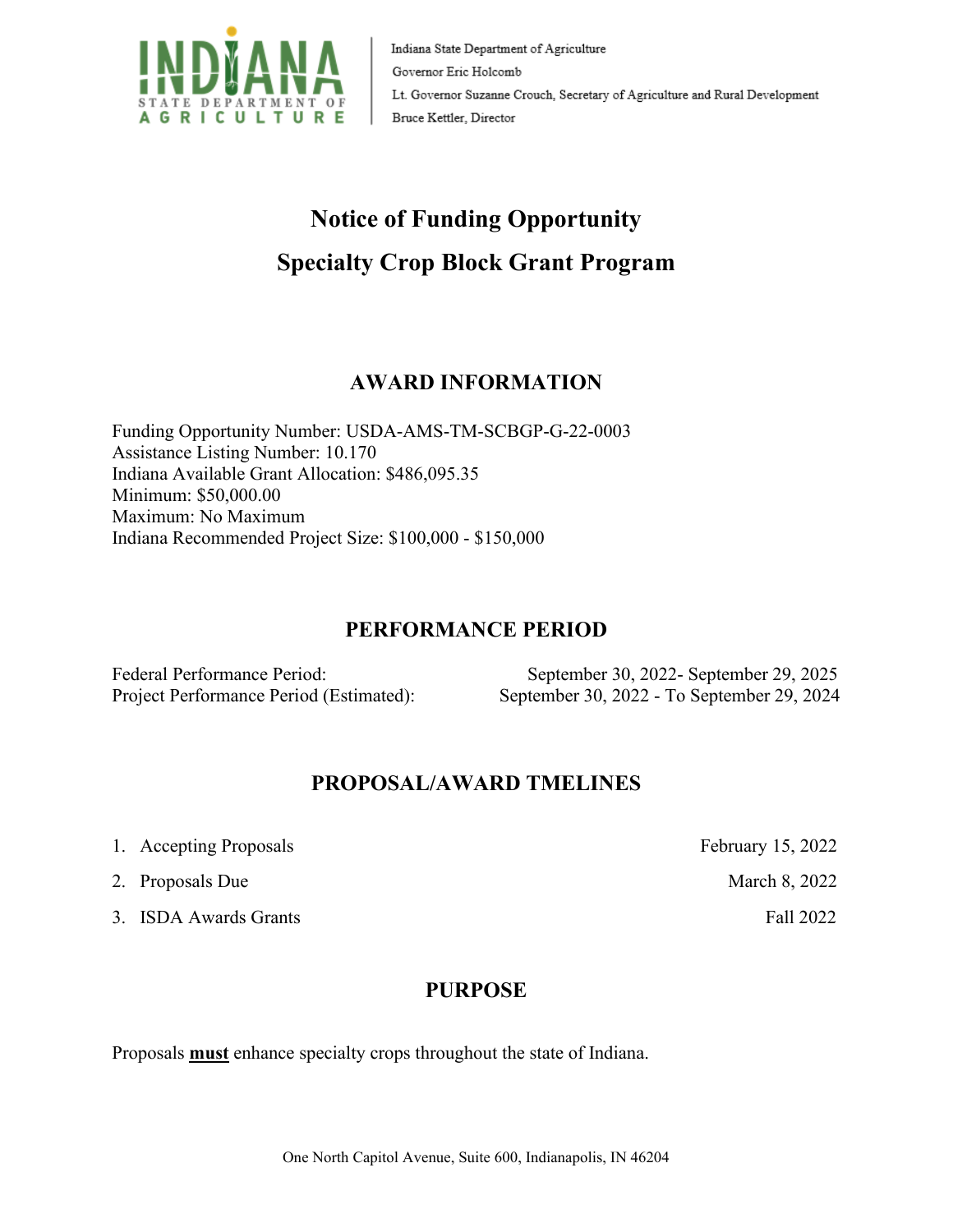# I. FUNDING OPPORTUNITY

# A. History

The Indiana State Department of Agriculture (ISDA) was established as a separate state agency by the Legislature in 2005. The Director is appointed by the Governor and is a member of the Governor's Cabinet. Administratively, ISDA reports to Indiana's Lt. Governor, who also serves as Indiana's Secretary of Agriculture and Rural Development.

Authorization for this program was established under the Specialty Crops Competitiveness Act of 2004 and continues under authorization from the Agricultural Act of 2018 (commonly referred to as the "Farm Bill").

#### B. Purpose

Indiana State Department of Agriculture is seeking project proposals from the specialty crop industry in the state to present for funding from the U.S. Department of Agriculture (USDA). Proposals **must** enhance specialty crops throughout the state of Indiana. This is an overview funding announcement; for a complete list of eligible and ineligible commodities and a comprehensive definition of specialty crops, terms and conditions and guidance, visit [https://www.ams.usda.gov/services/grants/scbgp.](https://www.ams.usda.gov/services/grants/scbgp)

The Indiana State Department of Agriculture administrates the Specialty Crop Block Grant Program (SCBGP) for Indiana. ISDA encourages applicants to develop projects to enhance the competitiveness of specialty crops pertaining to the following issues affecting the specialty crop industry:

- enhancing food safety;
- assisting all entities in the specialty crop distribution chain in developing "Good Agricultural Practices", "Good Handling Practices", "Good Manufacturing Practices" and in cost-share arrangements for funding audits of such systems for small farmers, packers and processors;
- investing in specialty crop research, including research to focus on conservation and environmental outcomes;
- developing new and improved seed varieties and specialty crops;
- pest and disease control;
- development of organic and sustainable production practices;
- increasing child and adult nutrition knowledge and consumption of specialty crops;
- improving efficiency and reducing costs of distribution systems;
- developing local and regional food systems;
- improving food access in underserved communities;
- support and promotion of the hydroponic/aquaponic industry;
- education and outreach to farmers to provide best practices; and
- research and outreach on value-added products and the marketing of these products.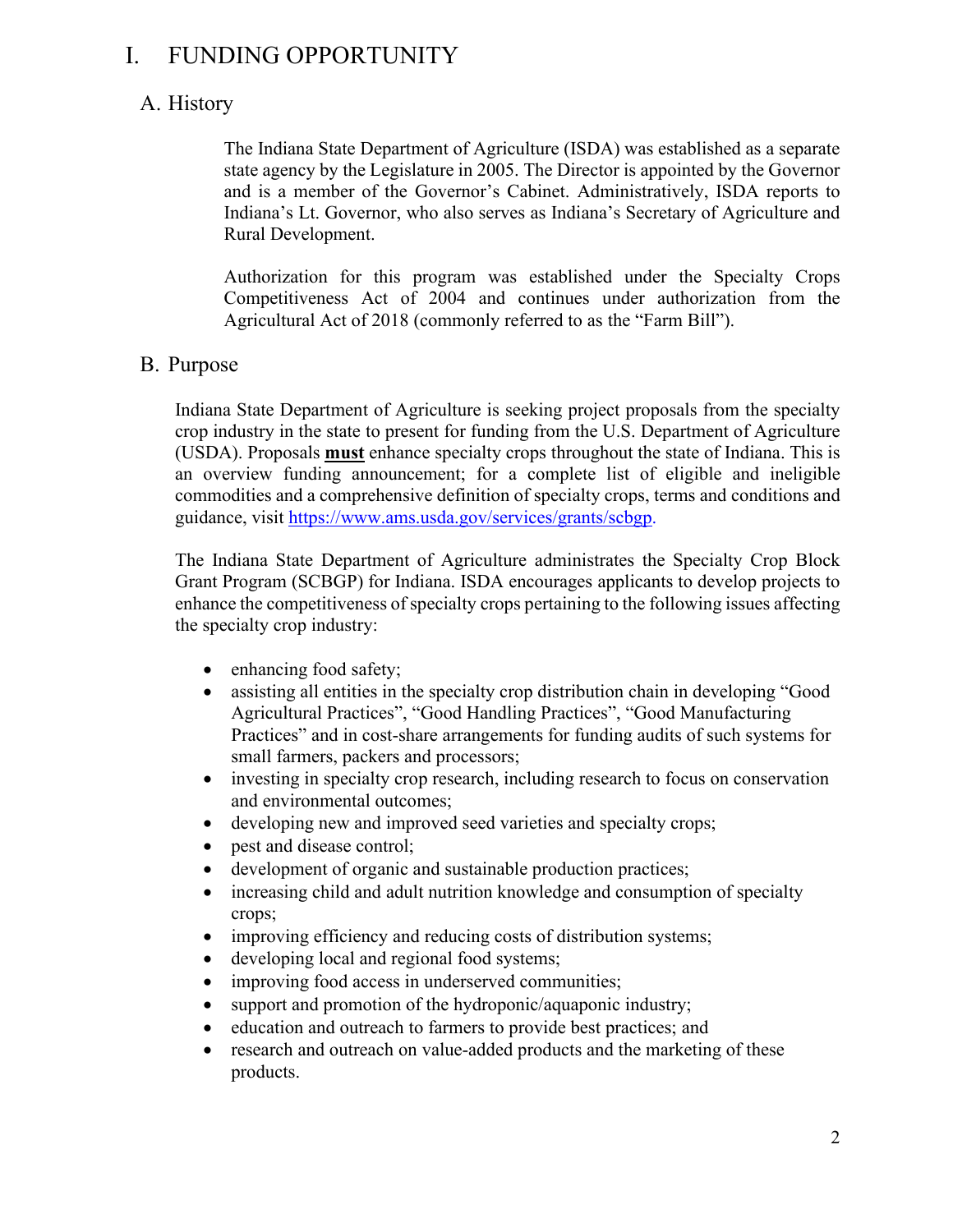This announcement identifies the eligibility criteria for SCBGP projects and applicants, as well as the application forms and associated instructions needed to apply for an SCBGP award.

ISDA encourages non-traditional applicants such as for-profit entities as well as applications that benefit new and beginning farmers and ranchers, socially disadvantaged producers, veteran producers and/or underserved communities. For grants intending to serve these entities, applicants should engage and involve those beneficiaries when developing projects and applications.

The designated project lead for applications selected for funding will be required to complete a grant management course designated and paid for by ISDA. Each application **must** only have one project lead. Applicants will have ninety (90) days from receiving their fully executed grant agreement to complete this training and **must** submit proof of completion prior to drawing down any funds. Grantees will also be required to attend an ISDA grantee orientation prior to drawing down any funds.

# II. ELIGIBILITY INFORMATION

## A. Eligible Applicants

Non-profit and for-profit organizations, governments and public or private colleges and universities are eligible to apply. Individuals are not allowed.

If the lead applicant has previously received any SCBG funds through ISDA, the applicant **must not** have any overdue grant reports or closeout documents at the time of application or at any point during the competitive review process. If the lead applicant is found as noncompliant, its application may be considered ineligible for this opportunity.

All applicants **must** have a Dun & Bradstreet (D&B) or a Unique Entity Identifier from SAM.gov when submitting a proposal, or it will be rejected. A DUNS number is a unique, nine-character, number regulated by Dun & Bradstreet used to identify an organization. The federal government utilizes the DUNS number to track the allocation of federal funds. A DUNS number can be obtained free of charge at [http://fedgov.dnb.com/webform.](http://fedgov.dnb.com/webform) A UEI can be obtained through registering with SAM.gov and **must** be initiated after receiving a DUNS number. Sam.gov registration can be obtained free of charge at [http://www.sam.gov/.](http://www.sam.gov/)

#### B. Eligible Projects

Please note that this is an application guideline and not a complete list of SCBGP requirements. Visit<https://www.ams.usda.gov/services/grants/scbgp/specialty-crop>for a list of eligible and ineligible commodities and a comprehensive definition of specialty crops. Projects **must** enhance specialty crops throughout the state of Indiana.

Projects **must** include and list at least one specific specialty crop as a focus.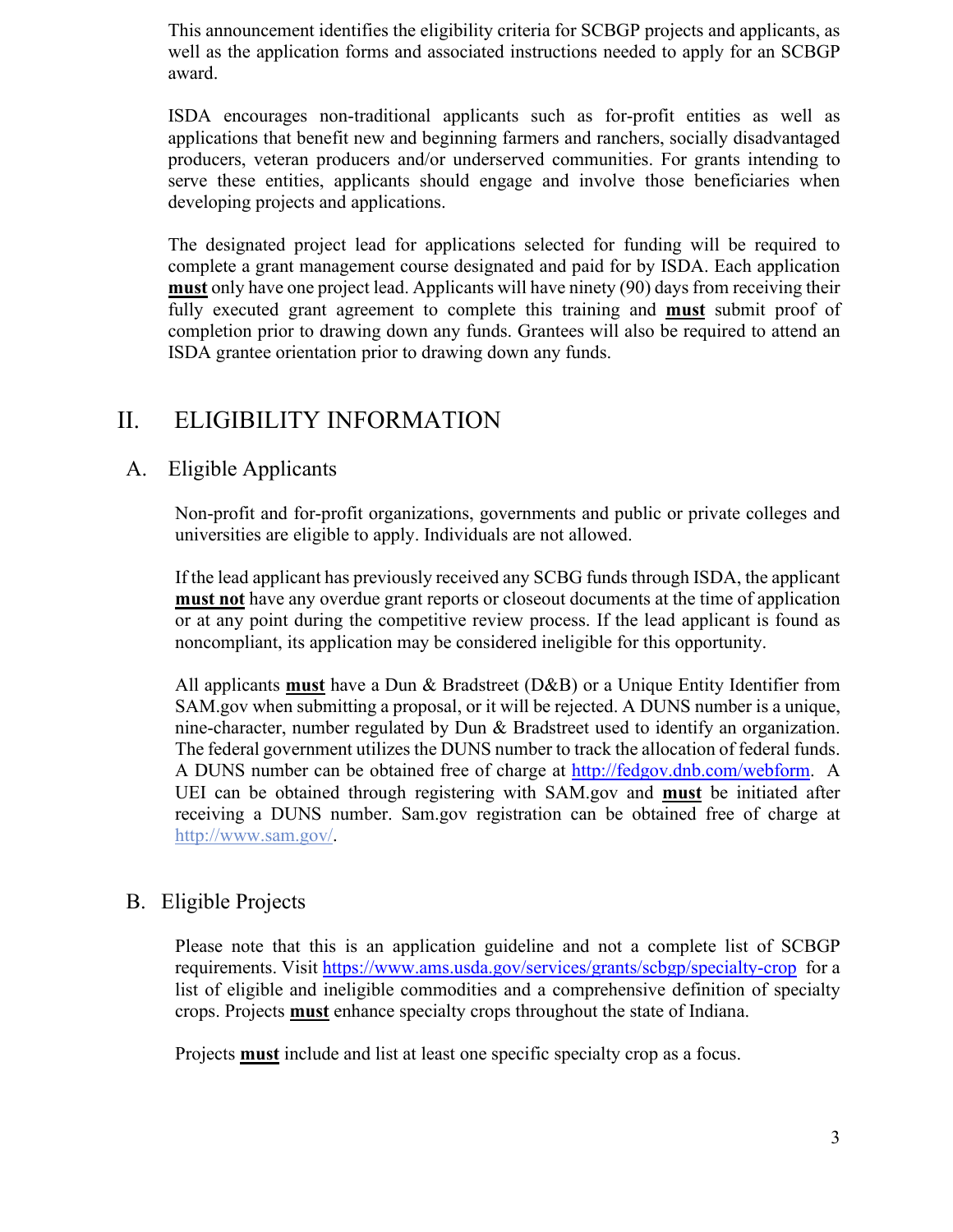Each project **must** identify at least one expected measurable outcome and indicator that specifically demonstrates the project's impact on enhancing the competitiveness of eligible specialty crops. **Please note that, USDA has updated the eligible performance measures for Specialty Crop Block Grant Program.** Reference USDA-AMS Evaluation Plan (Performance Measures) here [https://www.ams.usda.gov/sites/default/files/media/SCBGPPerformanceMeasures.pdf.](https://www.ams.usda.gov/sites/default/files/media/SCBGPPerformanceMeasures.pdf) A total of 1-3 outcomes/indicators is recommended. Proposing a significantly high number of outcomes and indicators should be thoroughly justified. The proposal **must** describe how it affects and produces measurable outcomes for the specialty crop industry and/or the public rather than a single organization, institution or individual.

ISDA will not fund projects if it is determined that the primary benefit is to a particular commercial project or provides a profit to a single organization, institution or individual. In addition, recipients cannot use grant funds to compete unfairly with private companies that provide equivalent products or services. Projects where one organization specifically attempts to disparage the mission, goals and/or actions of another organization are unallowable.

Proposals should clearly identify the organizational structure of the lead applicant (forprofit, non-profit or government). The project lead organization as listed in the application **must** be a legal entity in good standing and capable of entering into a contractual grant agreement with the state of Indiana and have the capacity to appropriately meet all state and federal financial management requirements.

Single organizations, institutions and individuals are encouraged to participate as project partners. If a project has partners listed as sharing funding or participating in core work activities (does not include contractors), the lead applicant **must** provide letters of commitment from all listed partners in the grant application. The organizational relationship between project partners should also be clearly explained.

#### **Examples of Unacceptable Projects:**

- A company requests grant funds to purchase starter plants or equipment used to plant, cultivate and grow a specialty crop for the purpose of making a profit, or to expand production of a single business.
- Individual specialty crop businesses or roadside stands requesting funds to promote their individual businesses or products.
- A sole proprietor requests grant funds to redesign her/his logo in order to make her/his specialty crop value-added product stand out at the local farmer's market.
- A company that develops specialty crop value-added products requests funds to train its employees on how to make value-added products.

#### **Examples of Acceptable Projects:**

- A university requests grant funds to conduct research on the feasibility of planting, cultivating, and growing a specialty crop in a particular area, the results of which can be shared with many growers throughout the State.
- A single grower requests funds to demonstrate the viability of organic small fruit production and partners with Cooperative Extension to publicize the working model of diversification to other regional growers.
- A single specialty crop organization requests funds to conduct an advertising campaign focused on a specific crop or crops that will benefit their specialty crop members and the awareness of that crop more broadly.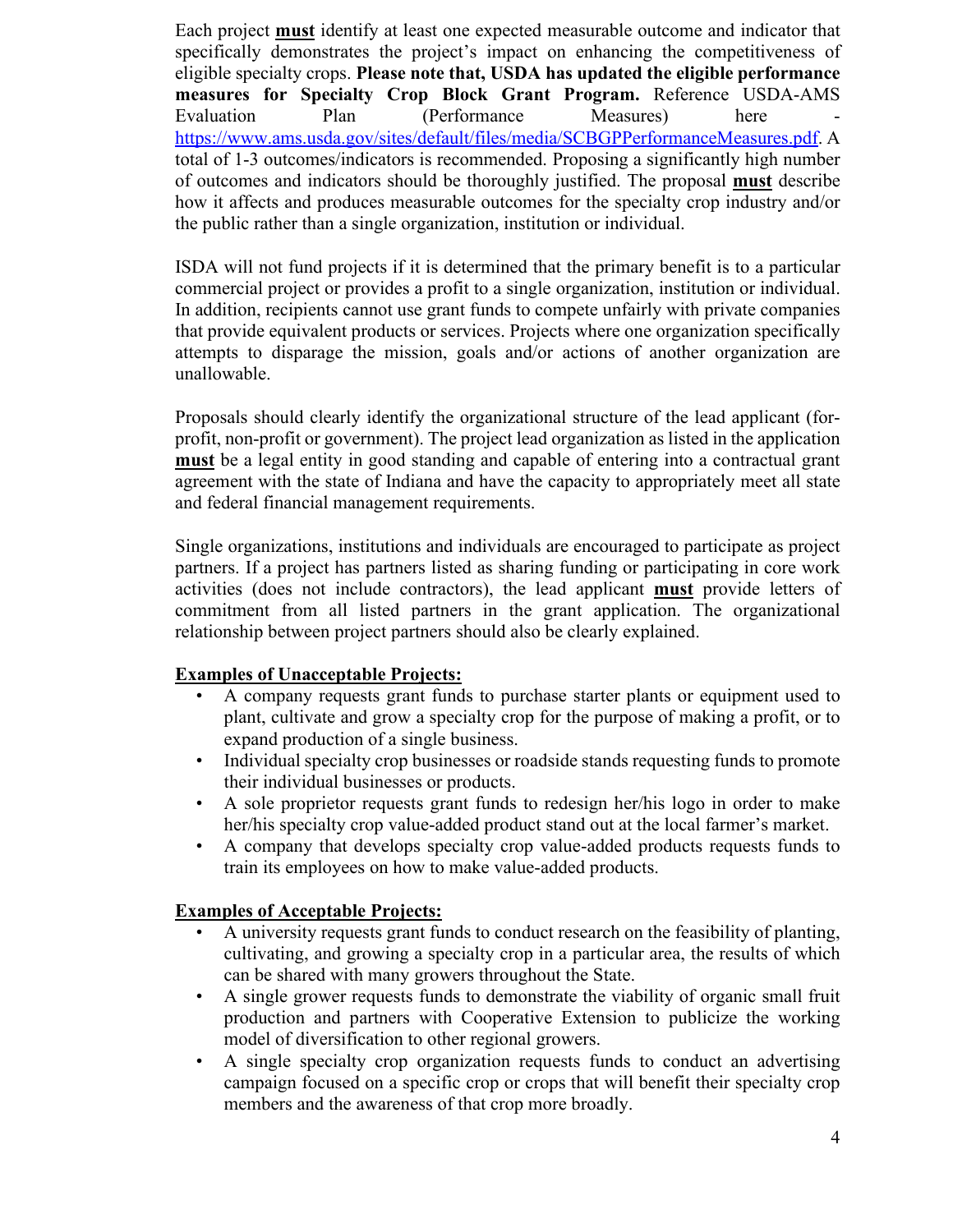• A single farmer erects high tunnels on their property to extend the growing season of tomatoes and lettuce and conducts a field day and farm tour to teach other farmers best practices to adopt the same production methods.

# A. ISDA Funding Priorities

ISDA funding priority will be focused on three main areas, listed below in order of importance to the department:

- Funding Area I: Market Enhancement
- Funding Area II: Access, Education and Training
- Funding Area III: Research

Please note that projects can span multiple funding areas, and if so, may be considered more strongly by ISDA Executive Staff during final proposal selection.

# III. AWARD INFORMATION

## A. Available Funding and Project Duration

Indiana's grant allocation for this funding opportunity is \$486,095.35. Most funds will be awarded to projects through a competitive review process. The review process will include the use of an independent panel of experts and/or qualified individuals overseen by ISDA officials. The panel will review, score and recommend project proposals for selection. **Grant awards are for up-to a two (2) year period, roughly September of 2022 - September of 2024, during which the approved project must be completed, and all funds drawn.** Proposals that build upon previously funded projects **must** clearly state how the project complements previous work.

#### B. Timeline

ISDA is requesting proposals for the calendar year 2022 (federal fiscal year 2022).

The following is an anticipated timeline and subject to change:

- February 15, 2022 SCBG proposals open in the Grants Management System
- March 8, 2022 Full proposals due to ISDA
- March 9-March 15, 2022 ISDA Threshold/Exclusions Assessment
- March 16, 2022 Applicants receive proposal feedback and opportunity to revise
- March 22, 2022 All proposal revisions due to ISDA
- March  $22 -$  March  $25$ ,  $2022 -$  ISDA confirms revisions
- March 28, 2022 Proposal scoring and review by Committee
- March 31, 2022 Applicants receive proposal questions from Committee
- April 5, 2022 Deadline for Applicants to respond to Committee questions
- April 8, 2022 Scoring finalized
- April 11-April 13, 2022 ISDA final review and funding recommendation
- April 14, 2022– Notification of successful projects and amounts
- April 18, 2022 Deadline for applicants to accept or decline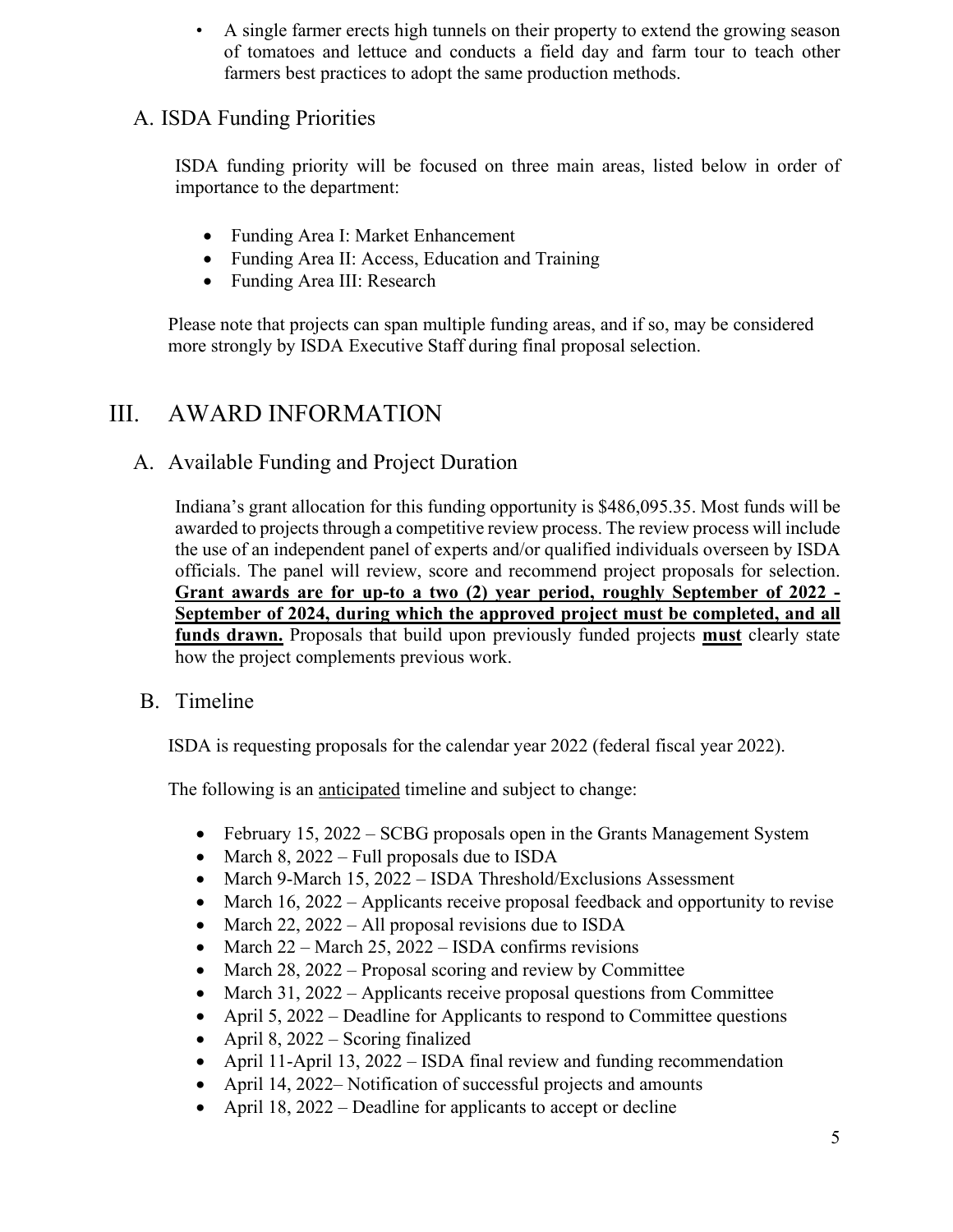- April 20, 2022– Notification of unsuccessful projects
- May 2, 2022 Indiana State Plan to USDA-AMS
- May-August 2022 USDA-AMS approves state plan
- August-September 2022 Grant agreements are prepared and executed

#### C. Proposal Review

The Grant Proposal Scoring Committee will review, score and recommend project proposals for selection. The Committee must have a general knowledge of grant writing and/or SCBGP, as well as an understanding of the specialty crop industry in Indiana. Additionally, Committee members must objectively review and assess proposals to effectively evaluate project objectives, work plans, budgets and expected results in determining the potential for project success and overall importance to Indiana. Finally, each Committee member is required to be objective, impartial and free of organizational, racial or other biases. ISDA uses a three-tiered review process when generating funding strategies:

- 1) *Tier One:* ISDA will conduct an initial threshold screening of the proposals to check for completeness of the application and that costs are allowable. Scoring points will be administratively assessed based on lead applicant organizational structure. Feedback will be provided based on threshold screening. Applicants will be provided the opportunity to revise the application prior to the scoring of the Scoring Committee.
- 2) *Tier Two:* Grant proposals will be reviewed and scored by the Scoring Committee using a predetermined set of criteria across additional section areas. The basic scoring focuses utilized in the review process can be found in Section D of this document. Prior to finalizing scoring, the Scoring Committee will have the opportunity to ask applicants any clarifying questions and discuss responses as a committee. Scores will be aggregated and combined with ISDA threshold scoring in Tier One. The Committee will then generate funding recommendations.
- 3) *Tier Three:* ISDA Executive Staff will assess the Committee's recommendations and formulate a finalized funding recommendation to USDA.

## B. Scoring

Applicants **must** respond to all the grant proposal questions in the online ISDA Grants Management System (GMS). Failure to answer one or more questions, including a scored or non-scored question, may result in a disqualified proposal.

Below are the scoring criteria and point value given for all submissions. Points awarded for each section will be combined to establish a total overview score for the proposal. Total possible points  $= 125$ .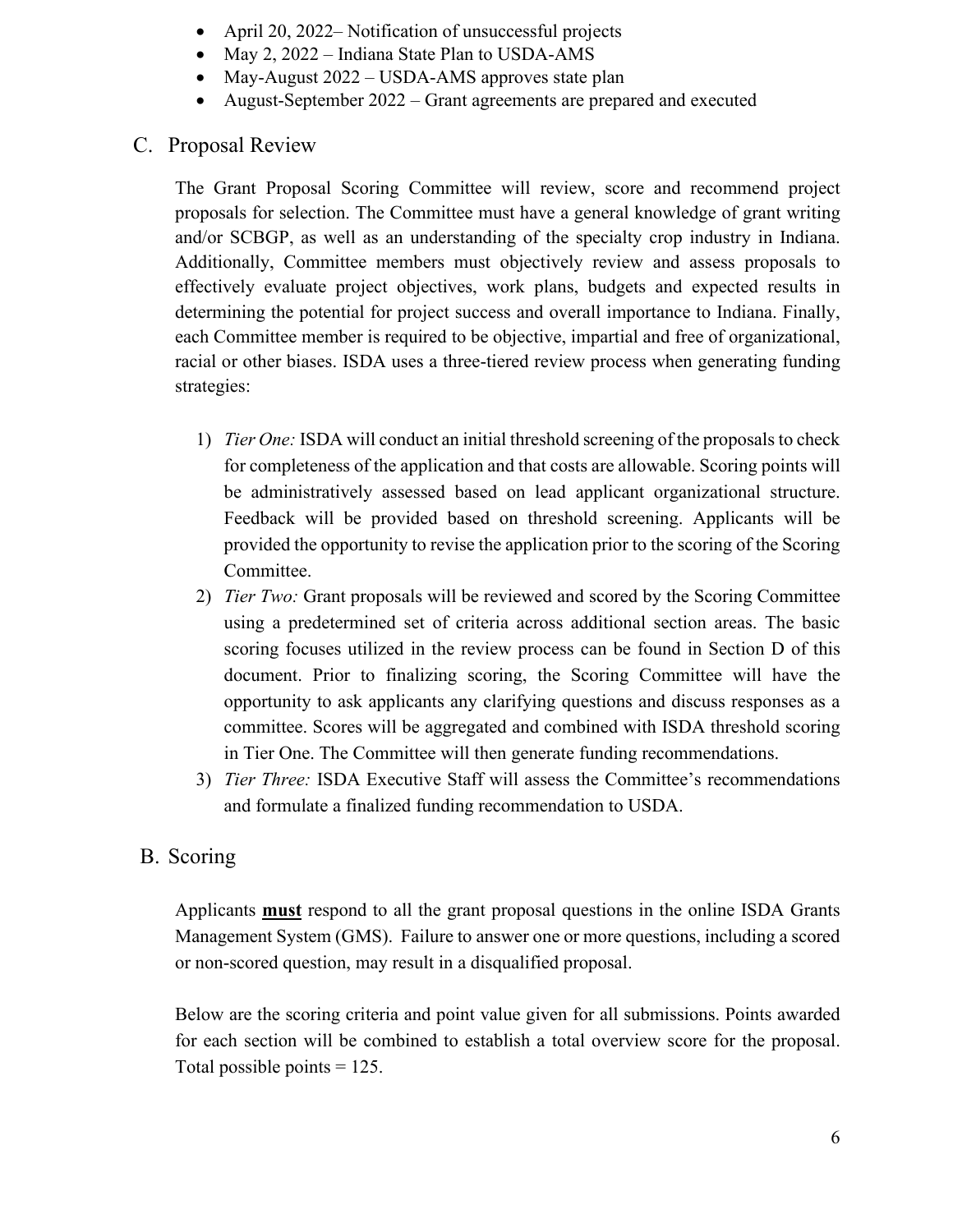#### COMPLETED BY AGENCY IN TIER ONE (25 Points)

#### Entity Type: 5 points

- *Criteria: Is this entity a non-profit (what type), public (what type) or for-profit organization? Priority will be given to encourage non-traditional applicants such as non-profit, local units of government and for-profit organizations.*
- Budget Eligibility: 10 points
	- *Criteria: Based on the extent to which the budget is allowable, reasonable and appropriate with regards to USDA-AMS Terms and Conditions and State of Indiana policies. Each item must be calculated properly and justified.*

#### Completeness: 10 points

 *Criteria: Did the proposal meet the funding requirements set forth by ISDA? Is the application well written and easy to understand? Is all required information included?*

#### COMPLETED BY SCORING COMMITTEE IN TIER TWO (100 Points)

#### Section 1: Overview – 10 points

- a) Project Summary
- *Criteria: How clearly does the author describe the project and need, as well as identify the expected impact and an implementation strategy?*
- b) Organizational Structure
- *Criteria: Does the author clearly explain the organizational structure of the applicant (e.g. non-profit, for-profit, university, etc.)? If applicable, is the relationship between the applicant and partners clearly explained?*

#### Section 2: Purpose - 45 points

- a) Project Issue
- *Criteria: Does the specific issue, problem or need the project will address merit focus based on the frequency/prevalence to the specialty crop industry in Indiana?*
- b) Objectives
- *Criteria: Do the objectives align with the purpose and goal of the project? How well does the project align to ISDA's encouraged focus issues listed in this notice?*
- c) Timeline
- *Criteria: Did the applicant include a timeline of activities by year? Is it reasonable to accomplish the project's objectives in the established timeframe? Is the timeline within the project performance period?*
- d) Sustainability
- *Criteria: Does the author adequately explain whether the project will terminate after the grant period or if it is expected to continue? If expected to continue, is there an adequate sustainability plan? If not expected to continue, how will the results be utilized?*
- e) Socially Disadvantaged Farmers
- *Criteria: How clearly does the author explain the benefits to socially disadvantaged farmers or underserved communities? To what degree does the proposal benefit socially disadvantaged farmers or underserved communities?*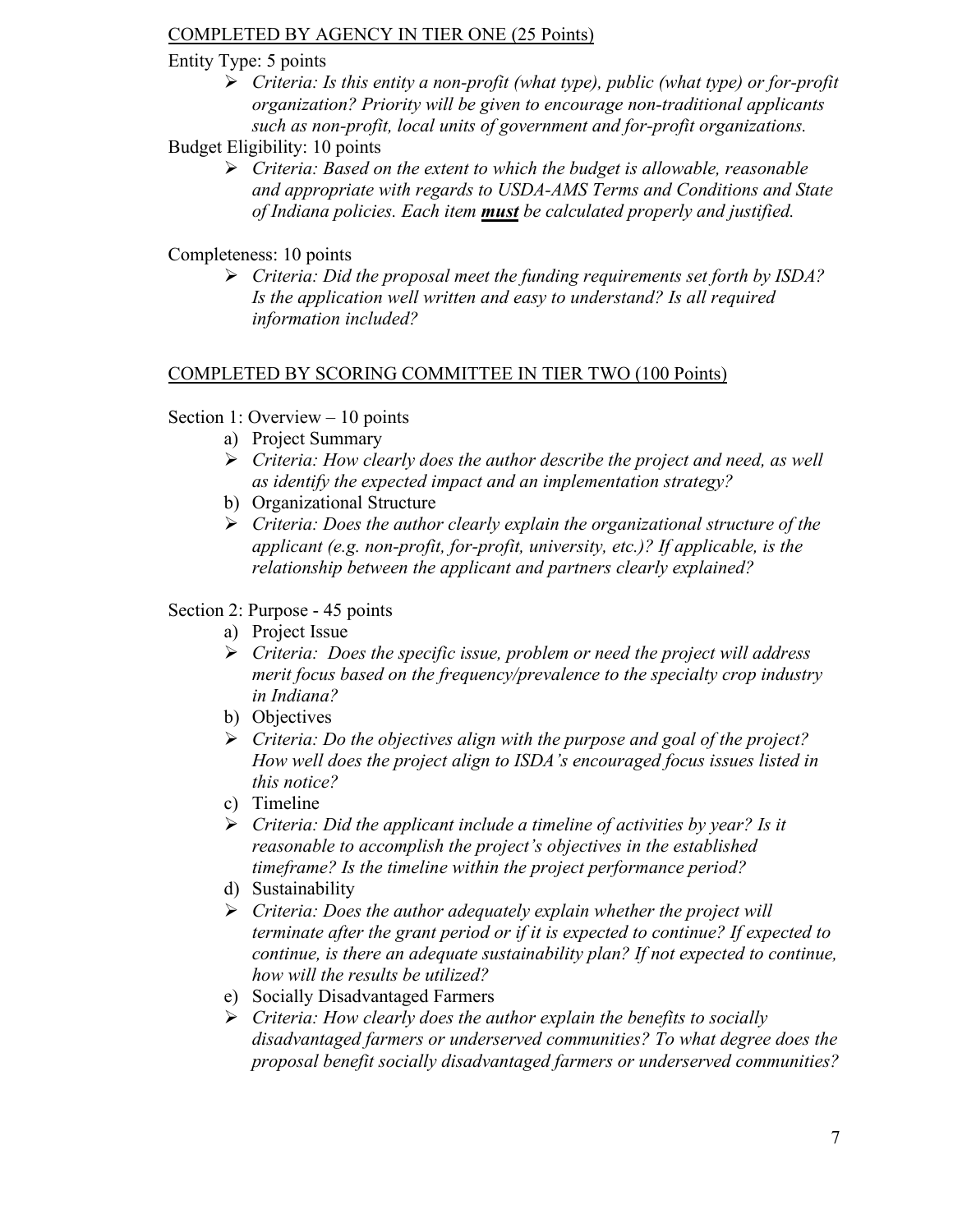- f) Beginning Farmers
- *Criteria: How clearly does the proposal explain the benefits to beginning farmers? To what degree does the proposal benefit beginning farmers?*
- g) Veteran Farmers
- *Criteria: How clearly does the proposal explain the benefits to veterans of the U.S. armed forces? To what degree does the proposal benefit veterans?*
- h) Underserved Communities
- *Criteria: How clearly does the proposal explain the benefits to underserved communities? To what degree does the proposal benefit underserved communities?*
- i) Enhancement of Specialty Crops
- *Criteria: How clearly does the proposal explain the benefits to specific specialty crop(s)? Did the applicant list at least one specialty crop that the project will benefit?*

#### Section 3: Outcomes – 20 points

- a) Outcomes/Indicators
- *Criteria: How meaningful are the anticipated project outcomes and indicators to the specialty crop industry in Indiana? Are the proposed data collection methods and monitoring and reporting processes adequately explained and feasible? Does the number of listed outcome/indicators seem reasonable and achievable?*

Section 4: Budget – 15 points

- a) Budget Narrative
- *Criteria: Does the budget seem like a reasonable investment based on expected impact? How appropriate, practical, consistent and well-justified are the budget items? Are all budgetary items directly linked to materials/activities included in the proposal? If applicable is there a clear and practical plan to re-invest program income into the project during the project term?*
- E. Competitive Solicitation Process and Award Notification Process

Phase I: Solicitation Process

- Admin /Technical Review (Threshold)
	- $\triangleright$  Applicants will have six (6) calendar days to revise proposal if needed

Phase II: Competitive Review

- Scoring Questions
	- $\triangleright$  Applicants will have four (4) calendar days to provide responses to Scoring Committee questions
- Successful Proposals
	- $\triangleright$  Applicants will have four (4) calendar days to respond by accepting or declining, once notified of selection
- Unsuccessful Proposals
	- $\triangleright$  Applicants will be notified by GMS or email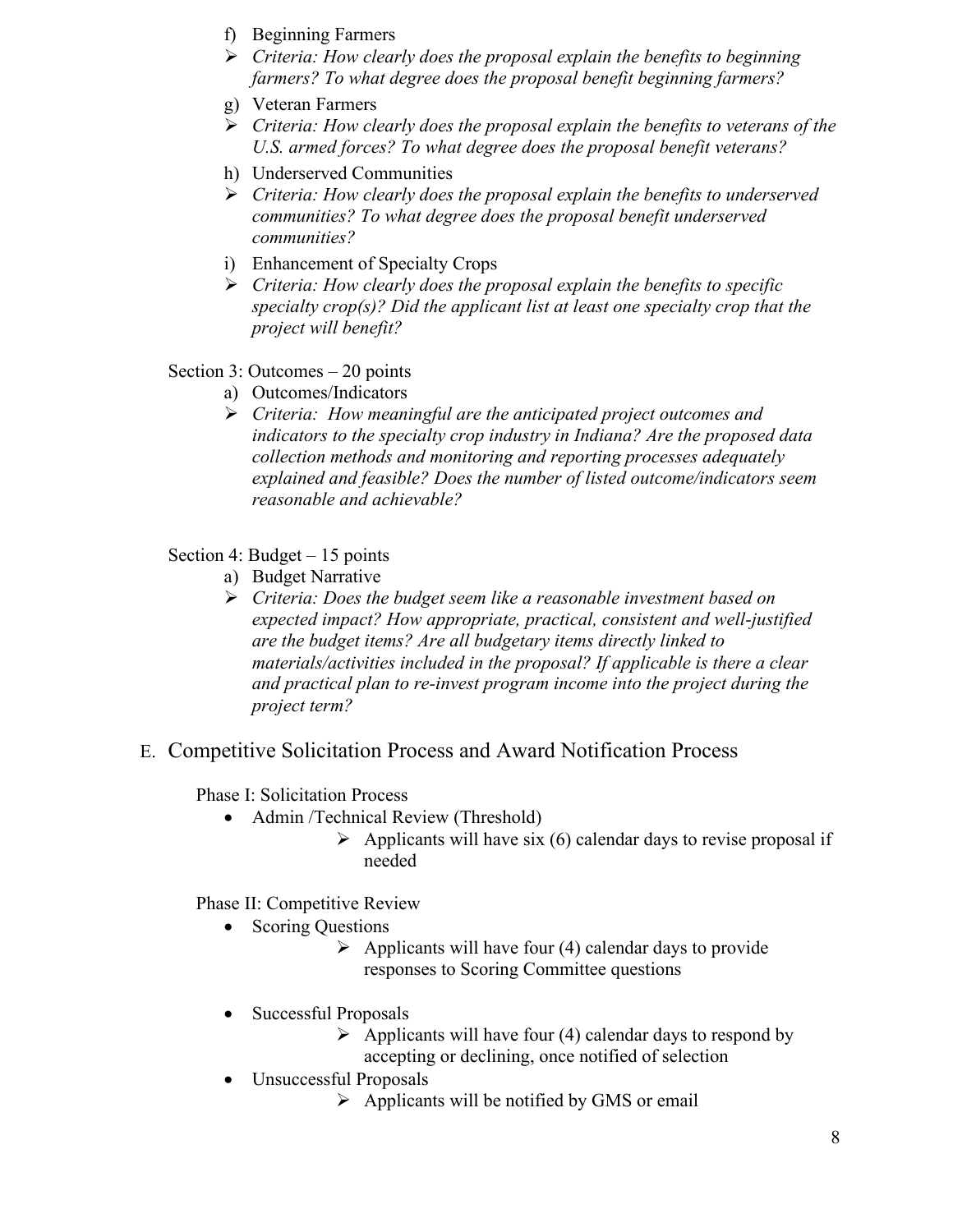Phase III: State Plan submitted to USDA-AMS USDA-AMS reviews for full accuracy/approval

Phase IV: Award Notifications

- $\triangleright$  ISDA sends notice of award to applicants Fall 2022
	- $\triangleright$  Grant agreements follow

# IV. PROPOSAL SUBMISSIONS

Though not required and will be considered **solely** at the discretion of individual scorers:

- For any section of the online application, applicants may add a notation to "see additional attachments" in your submission and attach documents that provide greater detail.
- Applicants may also include letters of external support for the project from non-partner entities as additional justification.
- Applicants are encouraged to submit projects that can be easily segmented for partial funding if the project cannot be fully funded.

You may add multiple attachments to your application in the online GMS.

#### A.ISDA Grants Management System (GMS)

All proposals **must** be submitted via the online ISDA Grants Management System (GMS). To apply, you **must** first have a system account, which can be requested at [https://arcg.is/0ra898.](https://arcg.is/0ra898) An editable proposal template is located on the website to help applicants prepare their submission for the GMS.

Quick notes to log into GMS:

- 1. Request an account at [https://arcg.is/0ra898;](https://arcg.is/0ra898)
- 2. You will then receive a welcome email from the portal asking you to create a password; then
- 3. Login to the GMS at<https://indianaegms.force.com/Grants> using your username (email address) and password.

Please contact Leah Harmon, Director of Information Systems, at [lharmon2@isda.in.gov](mailto:lharmon2@isda.in.gov) or 317-607-4127 for questions/concerns regarding the GMS.

#### B. Project Partner and Summary

Proposals **must** include a 250-word or less project summary that is suitable for dissemination to the public. The project summary should be a very brief description of the project and include:

- 1. The name of the applicant organization that if awarded a grant will establish an agreement or contractual relationship with the Indiana State Department of Agriculture to lead and execute the project,
- 2. A concise outline the project need and outcome(s) and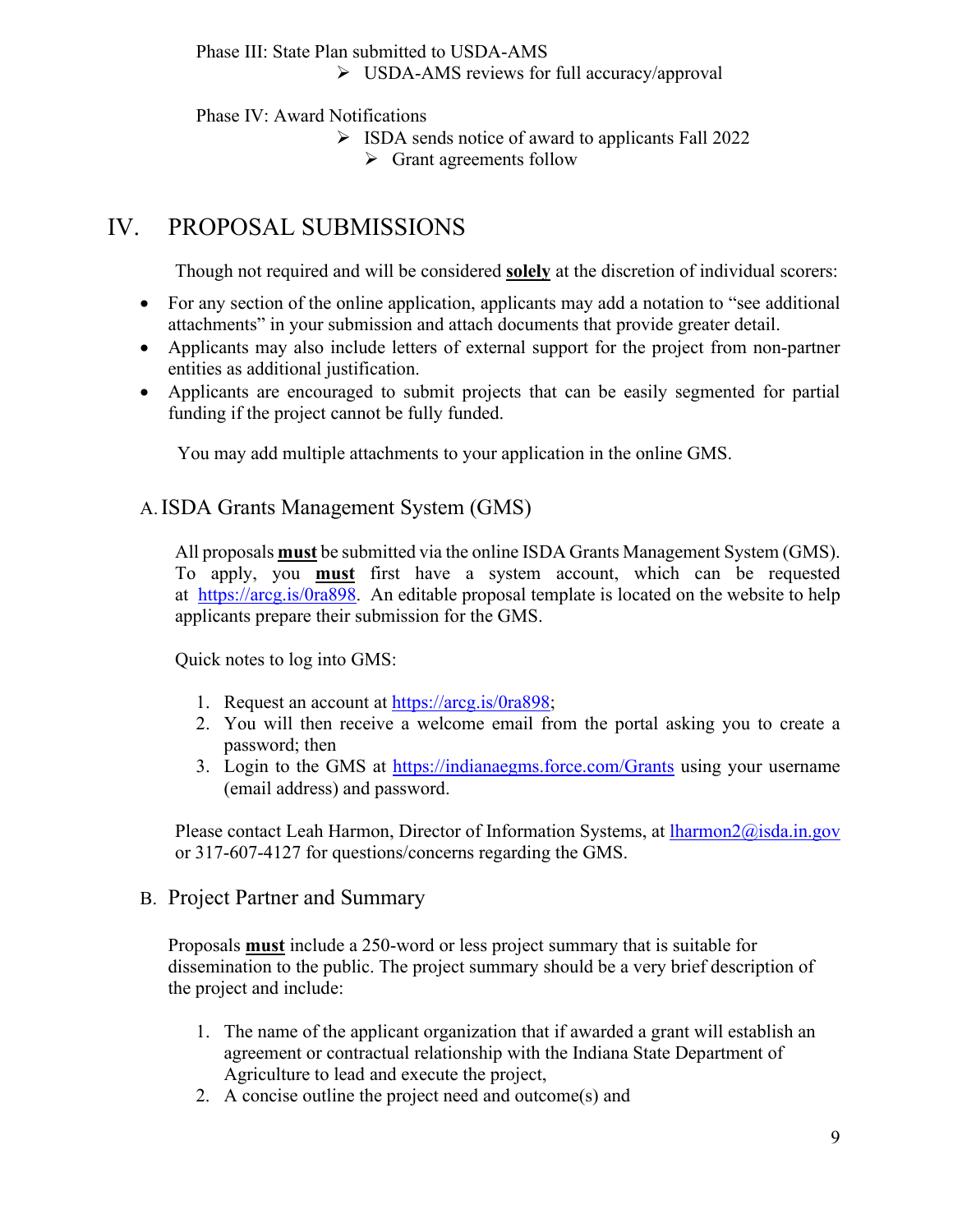3. A description of the general tasks and timeline to be completed during the project period to fulfill this goal.

Applications should also include a description of the lead applicant's organizational structure (e.g. non-profit, public, etc.) If a project has multiple partners listed as sharing funding or participating in core work activities (does not include contractors), the organizational relationship between project partners should also be clearly explained. The lead applicant **must** provide letters of commitment from all listed partners in the grant application.

## C. Project Purpose

Proposals **must** clearly describe the needs this grant will address. Activities should be listed by year in a timeline. If the project will impact socially disadvantaged, beginning farmers or veteran farmers, the proposal should provide enough detail to assess the degree of benefit to these groups.

Projects **must** specifically list at least one eligible specialty crop as a focus of the project.

## D. Budget

Applicants **must** fully complete the budget form in GMS, showing the proposed uses for all grant funds. Applicants **must** also provide sufficient information in narrative format about each budget category to demonstrate that grant funds are being expended on activities that meet the purpose of the program. Budget narrative and/or all expenses described in the budget narrative **must** be associated with expenses that will be covered by the SCBGP. **Please note, graduate tuition or fee remission will not be accepted as eligible budget items for this opportunity.** All SCBGP awards are subject to the most recent USDA Terms and Conditions of Award [https://www.ams.usda.gov/sites/default/files/media/FY2021\\_GD\\_TermsandConditions.p](https://www.ams.usda.gov/sites/default/files/media/FY2021_GD_TermsandConditions.pdf) [df.](https://www.ams.usda.gov/sites/default/files/media/FY2021_GD_TermsandConditions.pdf) All costs **must** also be allowable in accordance with the federal cost principles outlined in 2 CFR part 200 Subpart E - [https://www.ecfr.gov/cgi-bin/text](https://www.ecfr.gov/cgi-bin/text-idx?SID=0e3a14f56bf3b9ba29a3beea5c420324&node=pt2.1.200&rgn=div5%23sp2.1.200.e)[idx?SID=0e3a14f56bf3b9ba29a3beea5c420324&node=pt2.1.200&rgn=div5%23sp2.1.2](https://www.ecfr.gov/cgi-bin/text-idx?SID=0e3a14f56bf3b9ba29a3beea5c420324&node=pt2.1.200&rgn=div5%23sp2.1.200.e) [00.e.](https://www.ecfr.gov/cgi-bin/text-idx?SID=0e3a14f56bf3b9ba29a3beea5c420324&node=pt2.1.200&rgn=div5%23sp2.1.200.e) Double check all math!

If applicable, applicants **must** clearly describe the reinvestment strategy for any program income generated. Any program income generated during the grant period **must** be used to further the objectives of the project and be expended within the grant period. Recipients are not accountable for program income earned after the grant period. Program income includes, but is not limited to:

- Income from fees for services performed;
- The sale of commodities or items fabricated under an award (this includes items sold at cost if the cost of producing the item was funded in whole or part with grant funds); and
- Registration fees for conferences, workshops, etc.